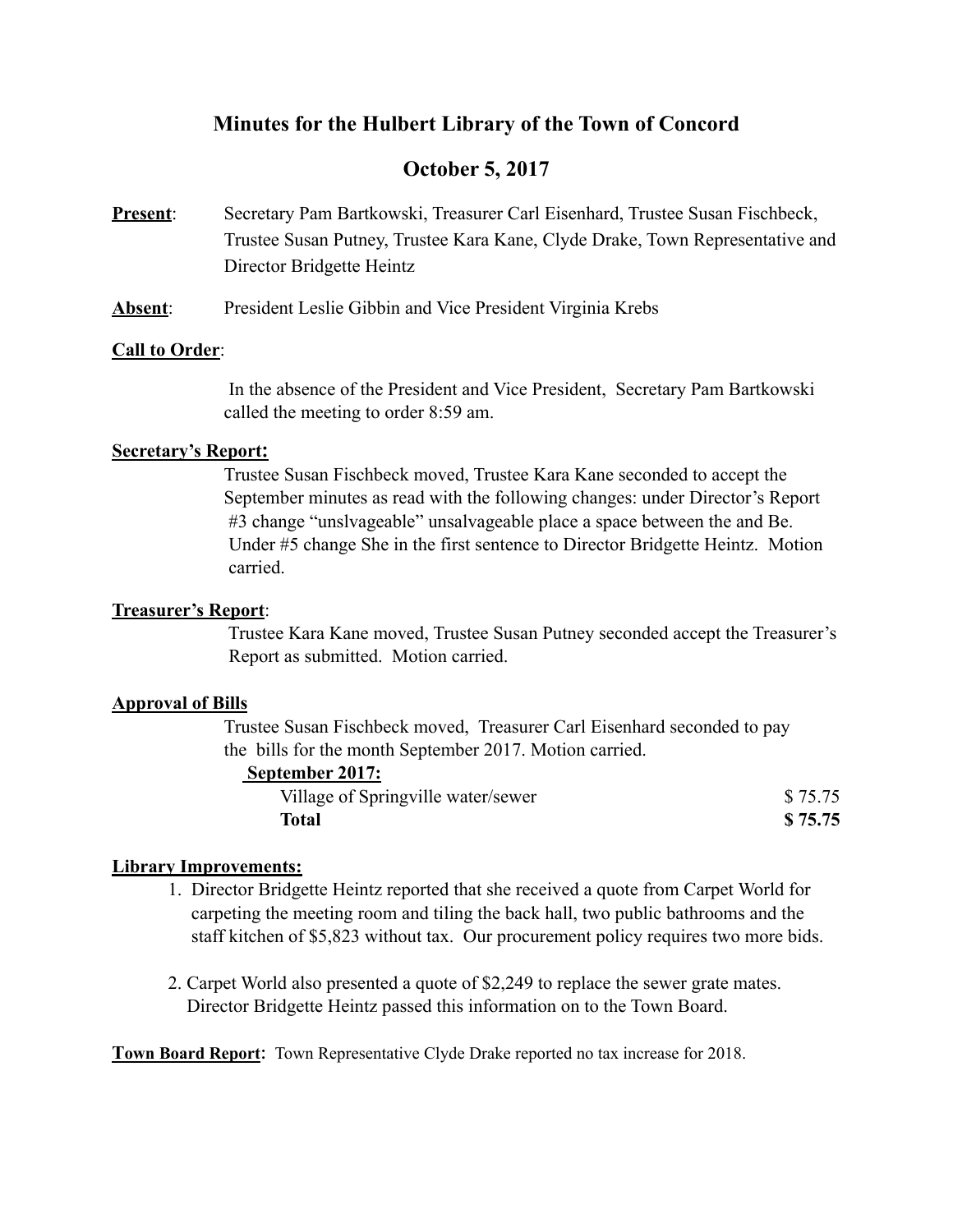### **Correspondence**:

- 1. A \$60 donation was received from theVillage of Springville Staff from their Casual Fridays' Donations. No designation was given.
- 2. A memorial \$30 donation was received in memory of Betty Visnesky Forster from Larry and Peggy Hess. It was requested that the funds are to be used for either romances or children's books.
- 3. Trustee Kara Kane attended the Western New York Library Resources Council forum held at and coordinated by the BECPL. Trustee Kara Kane gave us a brief summary of the salient points of this meeting. Her complete report of this meeting. has been attached to the minutes. The full report has been attached to the minutes as an addendum.

**Director's Report:** Director Bridgette Heintz informed the Board that:

- 1. She was notified by Ken Stone's office that new copiers and coin machines have been purchased for all the libraries. These machines will be delivered and the old ones will be taken back to the Central Library.
- 2. Our snow blower was sent out for a tune up and have a minor repair done to the chute, unfortunately it is unsalvageable. Director Bridgette Heintz contacted the Central Library to see if there was one at Erie County Surplus.
- 3. There was a major leak in the boiler room that resulted in the water being turned off by Randall Plumbing on September 22nd. The repairs were made on September 25th. There probably will be a spike in the water bill next month.
- 4. We are accepting donations for victims of Hurricane Maria through October 10th. This is part of a system-wide initiative. The Development Office at BECPL will handle getting the donations to their final destination.
- 5. Automated External Defibrillators (AED) will be installed in all Town of Concord The Library Board discussed training on the use of the machine. The directions are on the machine. Trustee Susan Fischbeck reassured us that the use of the machine is straightforward and quite easy to use.